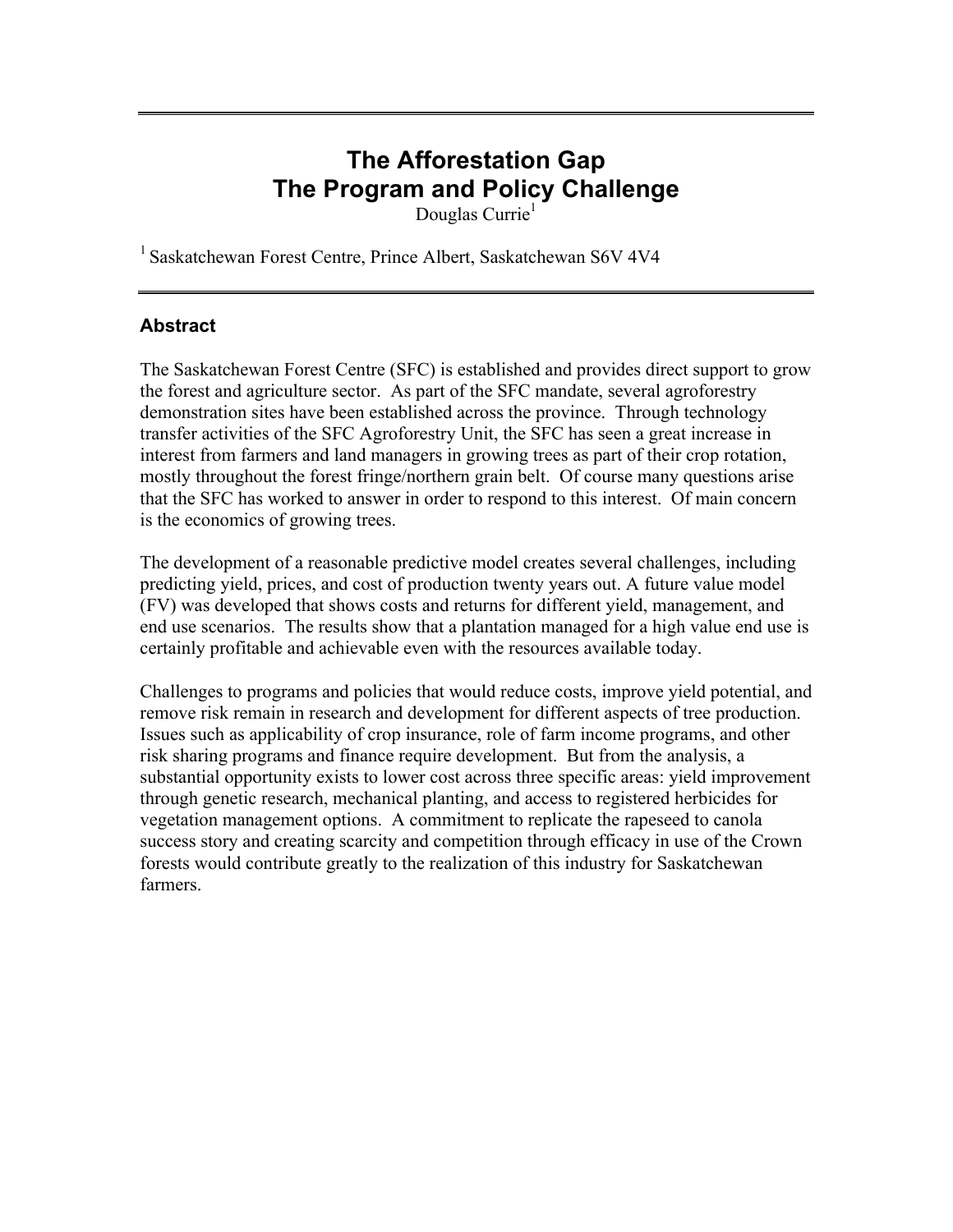#### **Introduction**

The Saskatchewan Forest Centre is now successfully established and provides direct support to grow the forest and agriculture sector. It began operating in the fall of 2001. Through a series of partnership agreements with nationally renowned corporations, it provides technology transfer services to forest, farm, and value added clients and, through a development fund it fills gaps in province specific knowledge in support of the sector.

The agroforestry component of the Centre is mandated to:

- broaden economic choices for farmers and landowners; and
- increase the long term wood supply.

In 1999 Saskatchewan launched a major expansion of its forest industry, seeking to more than double primary sector output. Over the past several years Saskatchewan has seen nearly \$1B of investment in the primary forest sector. As a result, the Province is moving towards full utilization of its "Crown" forest resource. Through a combination of government policy, expected supply pressures, and a potential response to the Kyoto Protocol, major opportunities now lie in developing a fibre supply on private lands that would diversify Saskatchewan's rural economy, and in building the associated products and businesses that would add value to this resource.

Provincially and nationally much attention is focused on trees as a viable farm crop and carbon sink, most particularly poplar. Saskatchewan has a significant potential to establish trees as a new crop system given its large agricultural land base, relatively low land prices, soil suitability and declining returns from traditional crops. It contains almost 50% of Canada's farmland. Saskatchewan contains millions of acres of land that was cleared for agricultural use since the turn of the  $20<sup>th</sup>$  century; these acres hold great potential for the successful development of a new industry based on planting trees as a crop.

Agroforestry, and the plantation component described generically as afforestation, are key delivery methods. Demonstrating that trees are a viable crop is undertaken by the SFC Agroforestry Unit through technical information, workshops and advice. In the course of its work, a number of issues have been identified by the farm community including questions about the economics, future markets risk sharing, and agronomics. As a part of its mandate, the Centre has established a number of demonstration sites across the Province utilizing several different species. For the purpose of this paper and presentation, it is not the intent to consider every possible tree variety that might be grown. The focus is on the species which can produce the greatest biomass in the shortest possible time which has a demonstrated use in the lumber industry, hybrid poplar.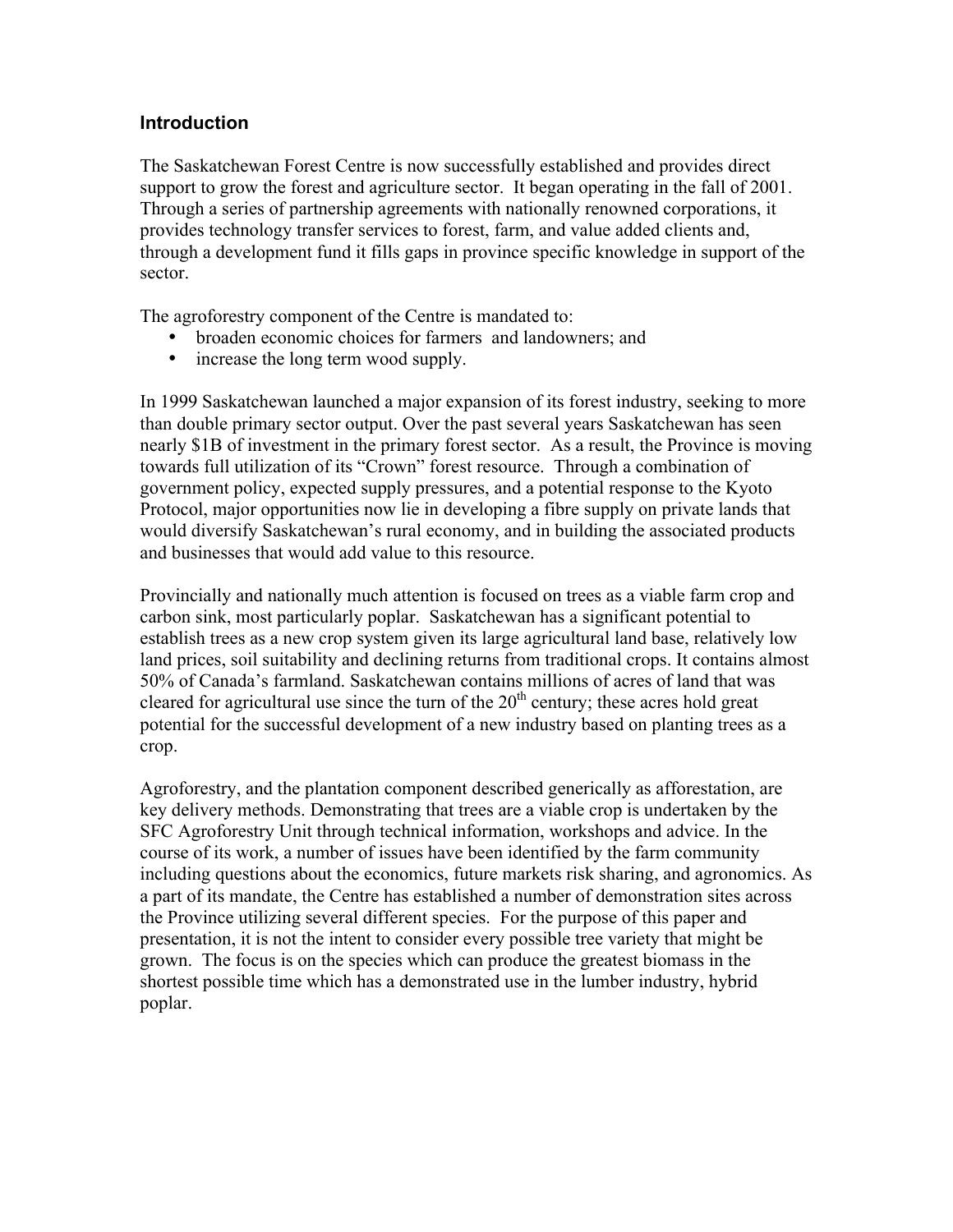## **Modeling Methodology and Future Value Results**

The adoption of hybrid poplar as a viable alternative will only occur if the economics of the crop, which has high front end costs for establishment and twenty years to realize a return, can be proven up. The development of an economic model for this variety demonstrates further the most immediate gaps in program and policy.

The development of a reasonable predictive model creates several challenges associated with predicting yield and prices twenty years out.

1. Yield

Saskatchewan does not have an abundance of hybrid poplar plantations from which to gather yield data. In addition, those the sites which are available for study, generally lack sufficient management information which will be a key determinant of yield. Vegetative management for the first three to four years is critical to establishment. Other data sources include shelterbelts of which there are many across the province, however, given expected differences between plantation layout verses the shelterbelts, yield data is considered somewhat suspect. Other jurisdictions provide another source of information but they are equally difficult to translate to the Saskatchewan environment with great confidence. Notwithstanding the difficulties with the data, the combination of information sources suggest a yield range from dryland plantations of 100 to  $200\,\text{m}^3$  per acre, with  $100\,\text{m}^3$  being a poor yield and  $200\,\text{m}^3$  exceptional.

2. Price

A significant challenge is the estimation of current prices, let alone predicting what the value of the resource will be when it is ready for harvest in twenty years. Hybrid poplar's close substitute is native aspen which is harvested from both Crown forest and private lands. It, generally, is directed toward the commodity industries of pulp and oriented strand board (OSB) and private lands represents a very small percentage of the total tree fibre harvest. Standing privately held aspen has a purchase price in the range of \$2 to  $$4/m<sup>3</sup>$ .

The difficulty in accepting these values as indicative of future poplar values will tend to understate the price. There is no competitive, transparent market. There are effectively only two buyers, the Crown forest is not yet fully utilized and as such there is no scarcity. Saskatchewan is one of two Canadian jurisdictions which have not fully built out its forest industry and so a significant annual allowable cut is available. In addition, while the fibre in such application as OSB are substitutes, the differences between the consistency and quality of a hybrid poplar stand will favour the poplar plantation significantly over native aspen.

It quickly becomes evident that development of a shadow pricing model is required and there appears to be two approaches. One is to review the standing value of poplar in other jurisdictions where there are competitive forces and then to attempt to equalize the other variables that might determine price between Saskatchewan and these other jurisdictions. Some of the variables which will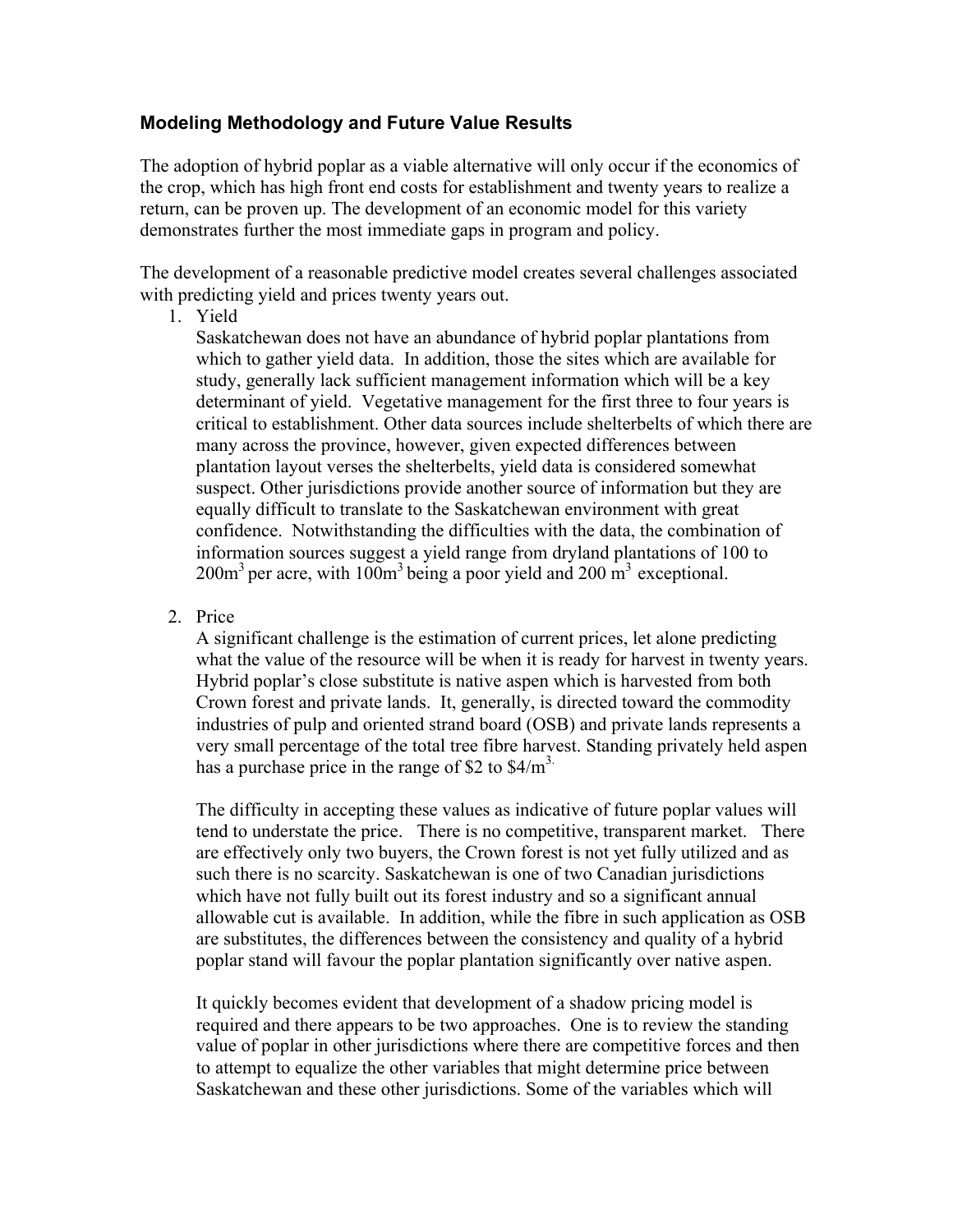complicate pricing include wood quality and yield, distance to the mill, respective distance to market, etc.

A simpler methodology which this paper utilizes is an indifference model which relates to the cost of aspen fibre delivered to the mill. It is known from industry that total costs which includes planning, stumpage and renewal fees, silverculture, roads and harvest/haul to get aspen from Saskatchewan's Crown forest is:

- The commodity mill costs for delivered aspen from the forest is \$30 to  $$35/m^3$ ; and
- Value aspen logs delivered are  $$60$  to  $$65/m^3$

Utilizing these values and inflating them out 20 years gives a future value for the commodity (OSB) fibre and higher value logs which, in an environment of scarcity, will set the floor price. The key assumption is that the industry would be indifferent in regard to where they source their fibre if the cost to them is the same.

3. Costs of Production

A number of the costs associated with poplar production have been taken from experiences in the establishment of the Centre's demonstration network. As with any crop production systems, costs are related to specific decisions.

The range of plant stock costs are related to choice of cuttings verses rooted stock. The planting costs represent hand plantings and are higher than those experienced in the crown forest. The difference in cost is a result of the distance to take a planting crew out of Prince Albert across Saskatchewan to relatively small planting areas associated with the demonstration site development. In addition, the efficiency of hand planters relative to mechanized is significantly higher given the level of mechanization currently available. As noted earlier, vegetative management is critical to success and the cost range reflects chemical verses mechanical control with mechanical being higher cost. Pruning is recommended to create clear lumber where some portion of the tree is targeted toward the higher valued industries. If a producer were targeting the OSB market, the pruning and its related costs would not be undertaken.

A core set of gaps in policy and programming becomes evident as a net return model is built out. This model is a future value model utilizing the cost and price structure outlined above. The model is based on the most conservative data in the range. Hence, it uses the highest cost of the range and lowest prices. The cost of harvest/haul is inflated out 20 years as is the two mill delivery costs which represent the price to producers. Taxes have been assumed to be \$5/ac/yr. The model also has built in a return to land and management of \$25/ac/yr. In addition to the data above, the following model assumptions have been applied to develop a future value model.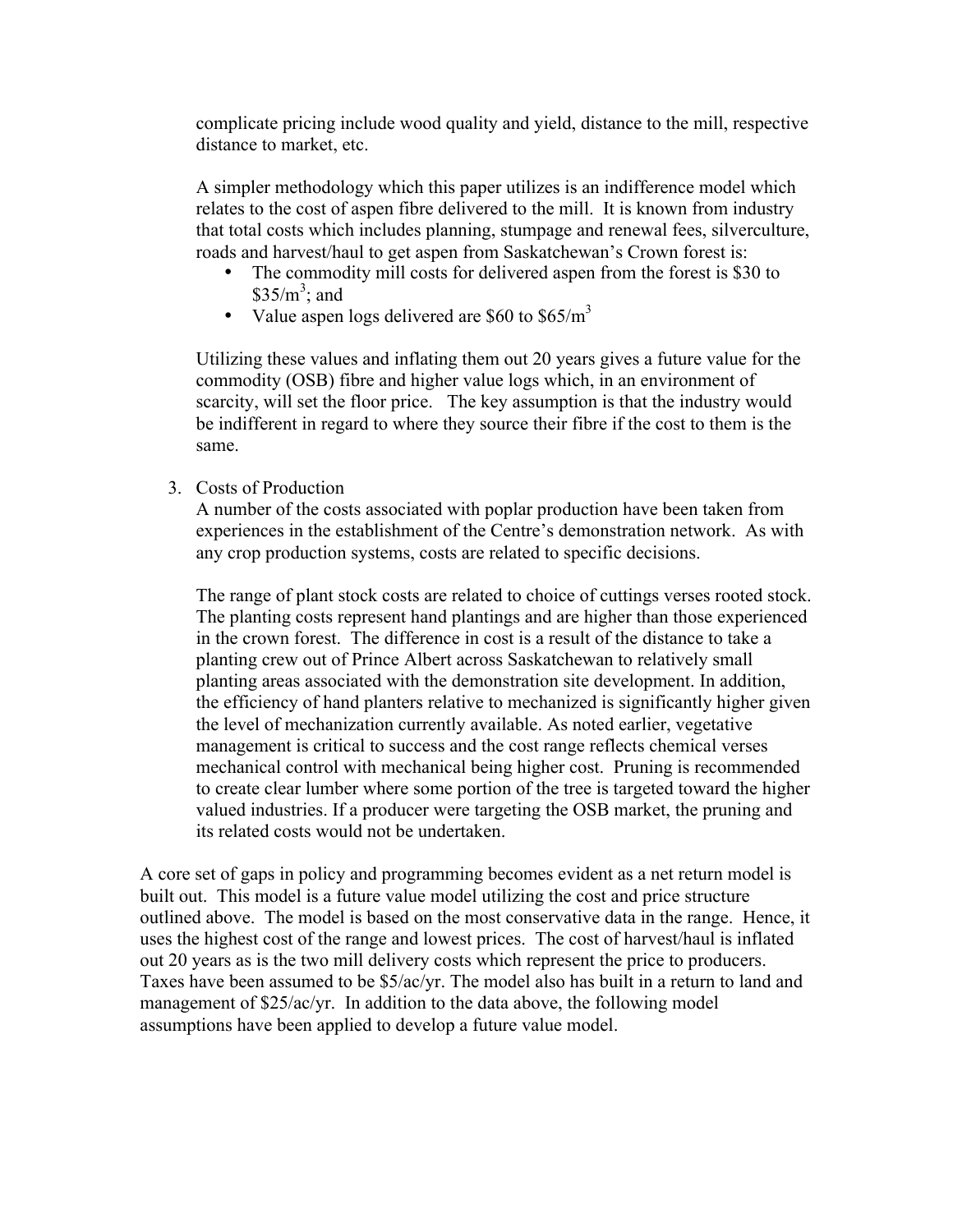# **Future Value (FV) Model**

Future value (FV) model assumptions:

- $\sim 8X8$  spacing 680 plants/acre.
- Two yield models of  $100m<sup>3</sup>$  and  $150m<sup>3</sup>$ .
- $\blacksquare$  Discount rate of 6%.
- Inflation rate of  $2\%$  per year.
- Utilize high cost/low price of range.
- $\blacksquare$  1/3 of tree used for value added market model.

## Table 1: Key Costs: Poplar Yield of 100m<sup>3</sup>/acre in 20 years

| <b>Activity</b>              | $\text{Costs}^*$         | Cost Range*           |
|------------------------------|--------------------------|-----------------------|
| Land preparation             |                          | \$40/ac               |
| Plant stock                  | \$0.25 to \$0.40/cutting | \$170 to \$272/ac     |
| <b>Hand Planting</b>         | \$0.20 to \$0.30/cutting | \$136 to \$204/ac     |
| <b>Vegetative Management</b> | 3 to 4 years             | \$150 to $$240/ac$    |
| Pruning                      | 2 to 3 years             | \$120 to \$180/ac     |
| Taxes                        | \$5/ac/yr for 20 yrs.    | \$100                 |
| Harvest/Haul                 | \$12 to \$15/m3          | \$1,200 to \$1,500/ac |
| Return to Land & Management  | $$25/ac/yr$ for 20 yrs.  | \$500                 |
| <b>TOTAL</b>                 |                          | \$2,416 to \$2,836/ac |
|                              |                          |                       |

\* 2004 dollars

## Table 2: Key Costs: Poplar Yield of 150m<sup>3</sup>/acre in 20 years

| <b>Activity</b>              | $Costs^*$                | Cost Range*           |  |
|------------------------------|--------------------------|-----------------------|--|
| Land prep.                   |                          | \$40/ac               |  |
| Plant stock                  | \$0.25 to \$0.40/cutting | \$170 to \$272/ac     |  |
| <b>Hand Planting</b>         | \$0.20 to \$0.30/cutting | \$136 to \$204/ac     |  |
| <b>Vegetative Management</b> | 3 to 4 years             | \$150 to \$240/ac     |  |
| Pruning                      | 2 to 3 years             | \$120 to \$180/ac     |  |
| Taxes                        | \$5/ac/yr for 20 yrs.    | \$100                 |  |
| Harvest/Haul                 | \$12 to \$15/m3          | \$1,800 to \$2,250/ac |  |
| Return to Land & Management  | $$25$ /qc/yr for 20 yrs. | \$500                 |  |
| <b>TOTAL</b>                 |                          | \$3,016 to \$3,786/ac |  |

\* 2004 dollars

The production of wood fibre at a yield of  $100m<sup>3</sup>$  per acre targeted toward the OSB market (scenario 1) will result in a significant net loss. The annual return to land and management of \$25ac/yr. totals almost \$1,000 on a future value bases. Thus, scenarios 2 and 3 come close to breaking even with scenario 4 achieving substantial returns above the cost of production and return to land and management.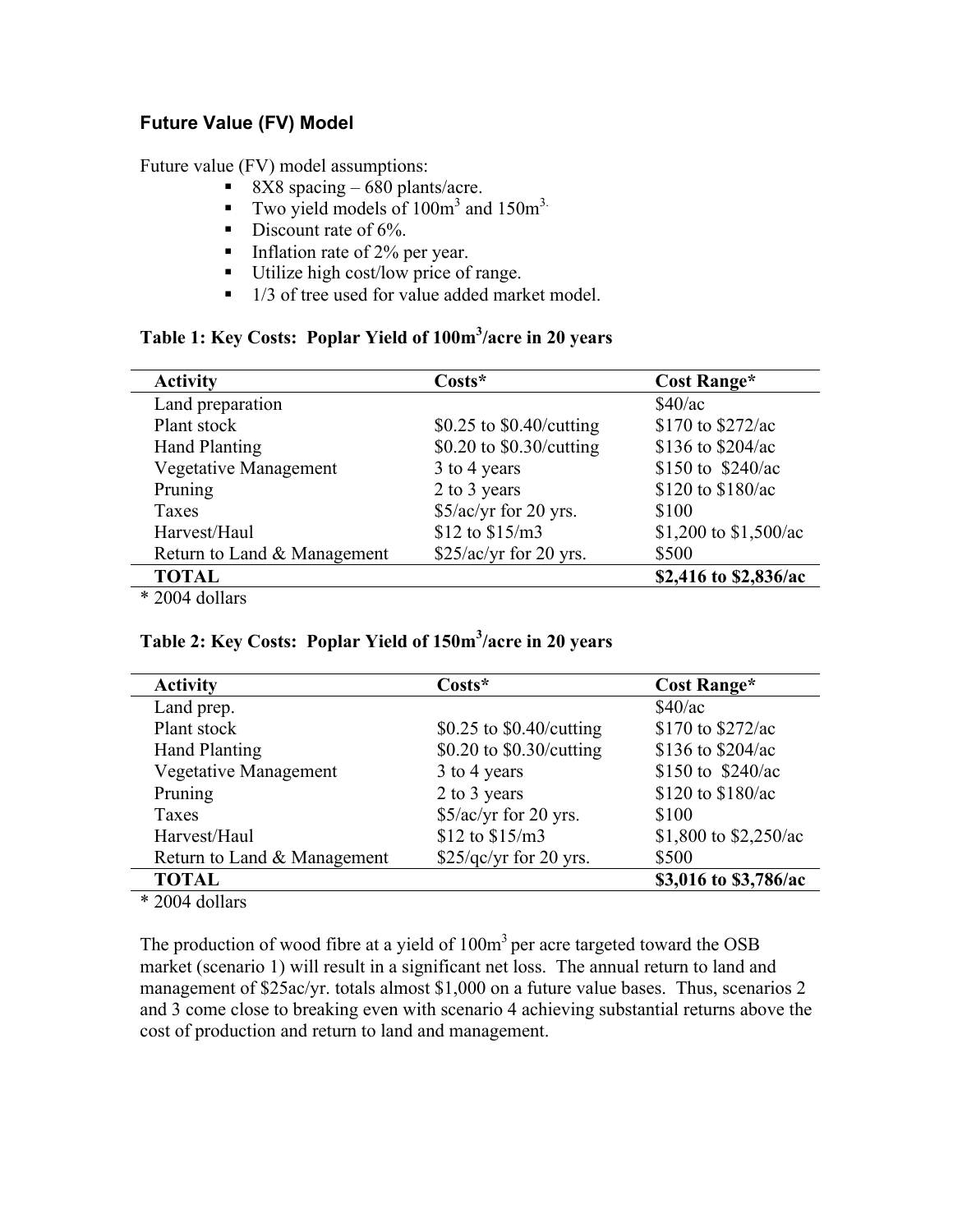#### Table 3: Net Future Value Model

|            | <b>Scenario 1</b> | <b>Scenario 2</b> | <b>Scenario 3</b> | <b>Scenario 4</b> |
|------------|-------------------|-------------------|-------------------|-------------------|
| Yield      | $100m3$ /ac       | $100m3$ /ac       | $150m3$ /ac       | $150m3$ /ac       |
|            | $OSB**$           | $VA***$           | $OSB**$           | $VA***$           |
| Revenue    | \$4,450           | \$,5,900          | \$6,700           | \$8,900           |
| $Costs*$   | \$5,700           | \$6,100           | \$6,800           | \$7,200           |
| <b>Net</b> | (S1,250)          | (S200)            | (\$100)           | \$1,700           |

\* includes \$25/acre/yr to management and land

\*\*OSB is the commodity market

\*\*\*VA is 1/3 to value added market (rest to commodity market)

## **Summary**

The significant challenge to realizing a return to the production of hybrid poplar is the large front end costs and 20 year wait until a return is realized. The net return model with the four scenarios indicates the potential to almost break even in two out of the four scenarios with only one of them generating significant profits. It is evident that maintaining flexibility in production will be important. Thus, pruning to ensure a higher value product seems prudent given the future market and price uncertainties.

In addition, it is evident that utilization of the lower costs of the range would change the net results and the profitability substantially. As a result, actions that reduce front end costs and increase value will enhance the profitability. There are several policy issues that require additional work to place hybrid poplar plantations on an equal footing with other agricultural crops. Issues such as applicability of crop insurance, role of farm income programs, and other risk sharing programs and finance require development. But from the analysis above, a substantial opportunity exist to lower cost across three specific areas:

- Develop local planting crews and/or develop an automated multi-row planter. If planting costs were reduced to one half, it would save almost \$100/ac in 2004 dollars.
- Vegetative management is critical but the significant drawback to cost reductions is the lack of registered herbicides. Several are registered for shelterbelt use but it is not clear that this registration can be applied to plantations. Expanding the registration for pre and post emergent herbicides will lower vegetative management costs from the high of \$240/ac to \$150/ac.
- Replicate the rapeseed to canola success for trees with a focused commercial poplar research and development program. It could in one instance reduce the need for pruning if tree development simply focused on tree form (self-pruning). This would eliminate a \$180 per acre cost item.

In total, these actions would save \$370 per acre basis 2004 dollars and substantially change the economics in the model. The Poplar Council of Canada is working to expand